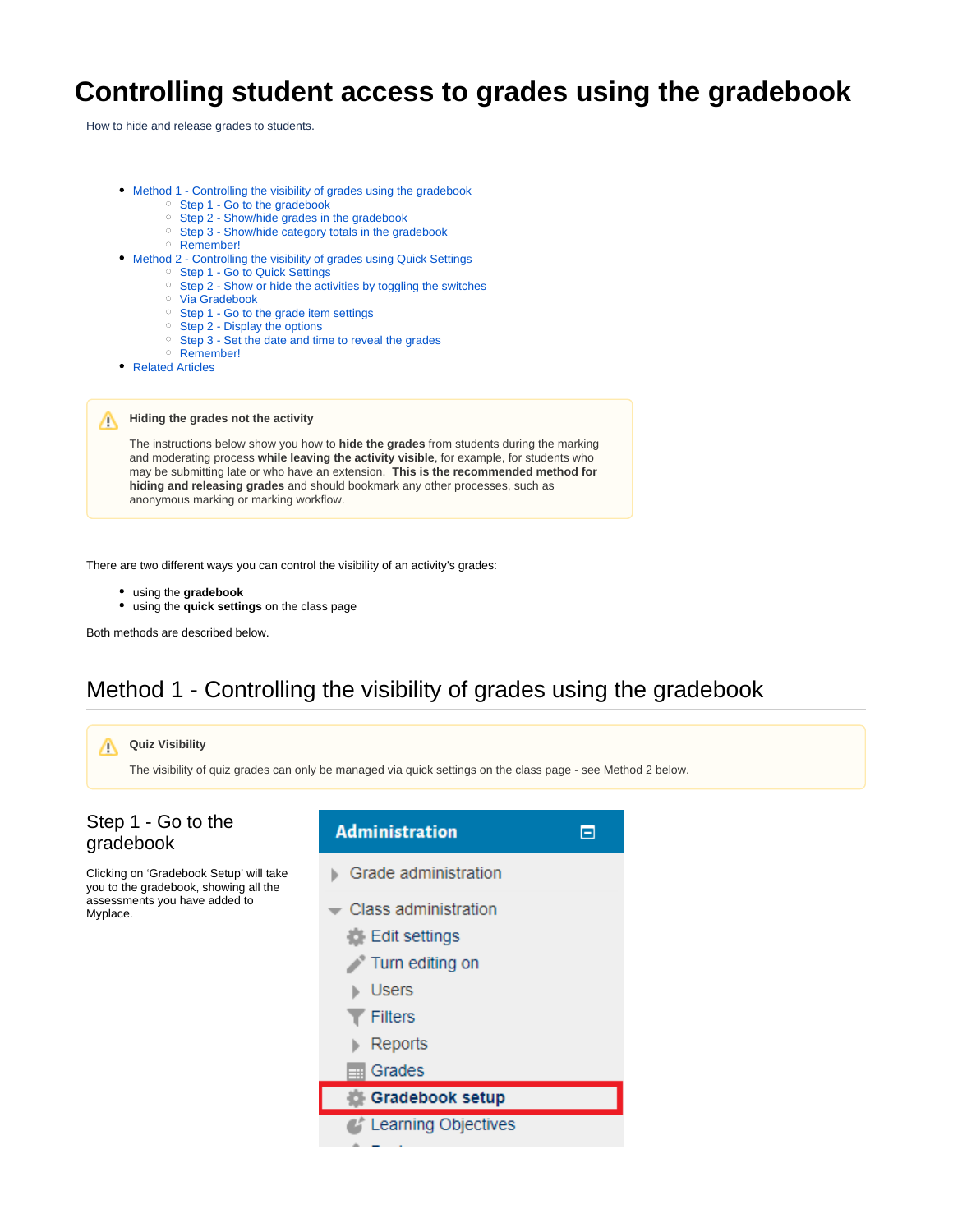#### <span id="page-1-0"></span>Step 2 - Show/hide grades in the gradebook

Each activity or grade item has an 'Edit' link under 'Actions'. The assignments 'Edit' action gives two options – 'Edit Settings', and the Hide/Show 'eyecon'. When 'Hide' is selected, students will not be able to see their grade and the item will appear greyed out in the gradebook when class tutors look at it. When 'Show' is selected, students will be shown their grades.

| Personal Development Plan Assignment Submission                                                                                                                                                                                                                                                                                                                                                                                                                    | 100.00 | $Edit -$                       |  |
|--------------------------------------------------------------------------------------------------------------------------------------------------------------------------------------------------------------------------------------------------------------------------------------------------------------------------------------------------------------------------------------------------------------------------------------------------------------------|--------|--------------------------------|--|
| Coursework total<br>Simple weighted mean of grades.                                                                                                                                                                                                                                                                                                                                                                                                                | 100.00 | Edit settings<br><b>B</b> Hide |  |
| <b>Words and symbols</b><br>The symbol shows the current status of the grades:<br>an open eye means students can see grades<br>an eye with a line through it means students cannot see grades<br>The word offers the option to change the current status:<br>'Hide' means the grade is currently visible to students and clicking on it will hide the grade<br>• 'Show' means the grade is currently hidden from students and clicking on it will reveal the grade |        |                                |  |

### <span id="page-1-1"></span>Step 3 - Show/hide category totals in the gradebook

Make sure the category or class total is also hidden to ensure no partial grades are shown to students

| $\bar{X}$ Class total<br>Weighted mean of grades. | 100.00 | $E$ dit $\star$         |
|---------------------------------------------------|--------|-------------------------|
|                                                   |        | <b>Edit calculation</b> |
|                                                   |        | $\bullet$ Hide          |
| changes                                           |        |                         |

#### <span id="page-1-2"></span>Remember!

Hidden grades will still appear in the class tutor's gradebook, of course, but in a lighter grey font as an indication that they are not visible to students.

# <span id="page-1-3"></span>Method 2 - Controlling the visibility of grades using Quick Settings



#### <span id="page-1-4"></span>Step 1 - Go to Quick **Settings**

Select the Gradebook Settings button.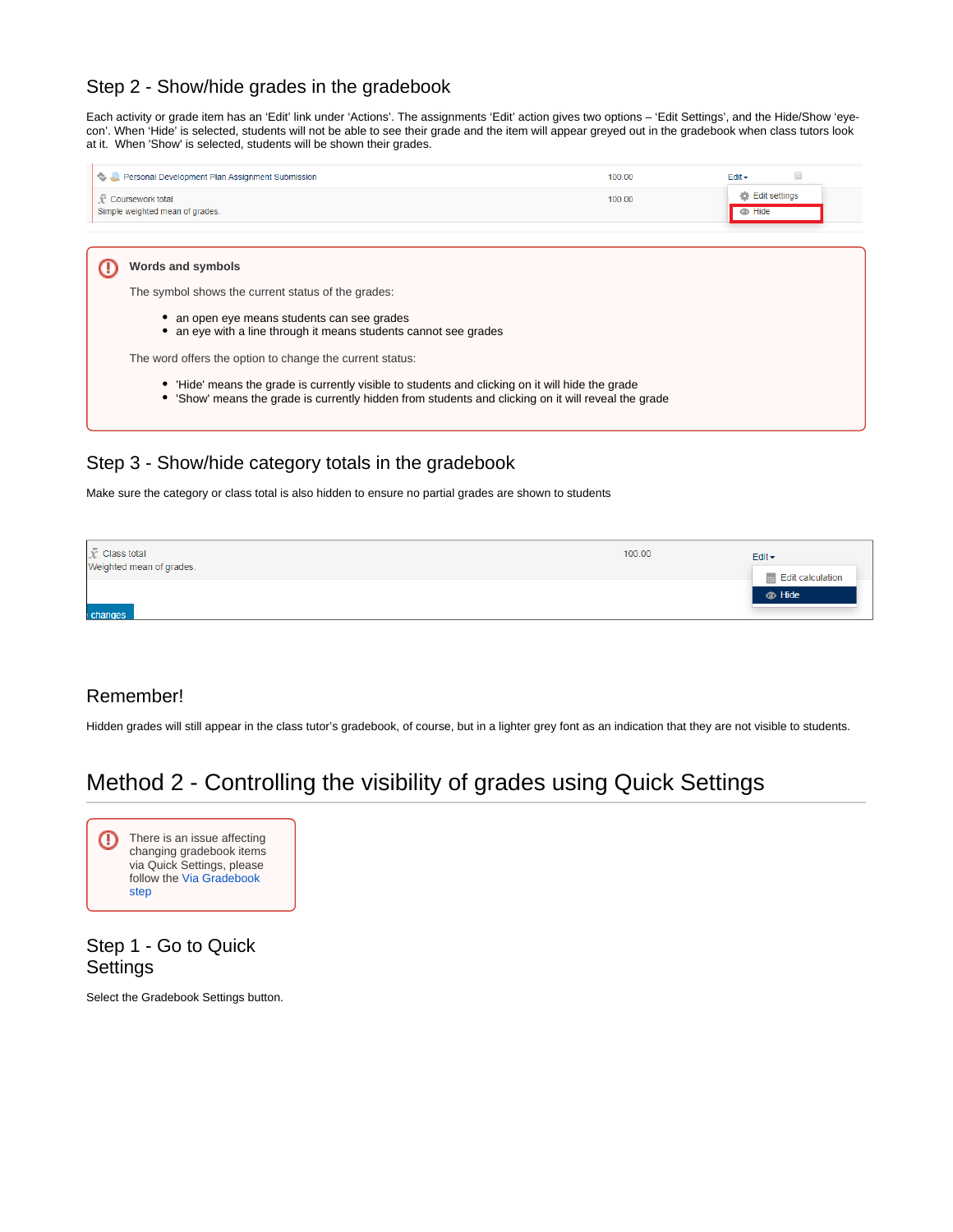| 日団<br><b>Quick Settings</b>     |
|---------------------------------|
| <b>OClass Open</b>              |
| Yes                             |
| <b>?</b> Guest Access           |
| No                              |
| Class Rollover Action           |
| Archive (?)                     |
| <b>Enrolment Methods</b><br>(?) |
| <b>View Enrolments</b>          |
|                                 |
| <b>Gradebook Settings</b>       |
| ?What does this mean?           |

## <span id="page-2-0"></span>Step 2 - Show or hide the activities by toggling the switches

Using the top switch (green and titled 'Visible' in the image on the right), will hide or show all grades in a class.

Each activity on the class page has an individual switch which can be toggled to show or hide grades from the students:

- Yes students can see their grades
- No students cannot see their grades



## <span id="page-2-1"></span>Via Gradebook



| Visibility of graded items via main class page |                     |
|------------------------------------------------|---------------------|
| Some grade items are                           | Visible             |
|                                                | Show All / Hide All |
|                                                |                     |
| <b>Analysis Assignment</b>                     | Yes                 |
| <b>MindGenius Assignment</b>                   | <b>No</b>           |
| Name the city quiz                             | Yes                 |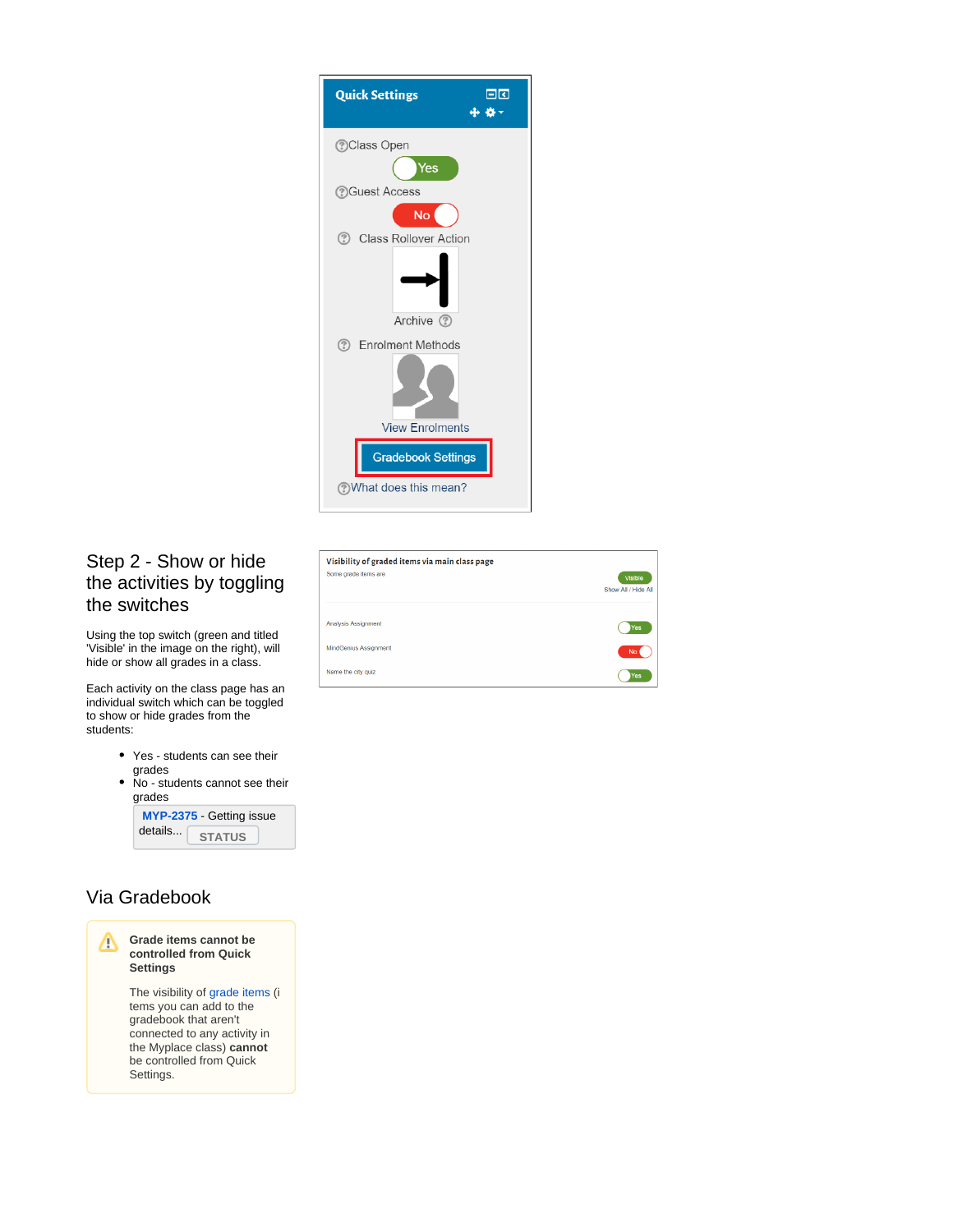|                                                                                                              | $\overline{\phantom{a}}$ Grade item   |                       |                           |
|--------------------------------------------------------------------------------------------------------------|---------------------------------------|-----------------------|---------------------------|
| Visibility of grade items can be<br>controlled as described in Method 1<br>above or by:                      |                                       | Item name             | Personal Development Plar |
|                                                                                                              |                                       | Grade type (?)        | Value                     |
| • going to Gradebook setup<br>• finding the grade item<br>• selecting edit<br>then selecting 'Edit Settings' |                                       | Maximum grade (?)     | 100.00                    |
|                                                                                                              |                                       | Minimum grade<br>(?)  | 0.00                      |
| • Finally tick 'Hidden' (as shown<br>on the right)                                                           |                                       | $\circledR$<br>Hidden |                           |
|                                                                                                              |                                       | Locked (?)            |                           |
| This does not apply to                                                                                       | Show more                             |                       |                           |
| Quiz activities. Visibility of<br>results of quiz activities must<br>be updated via the Review               | $\blacktriangleright$ Parent category |                       |                           |
|                                                                                                              |                                       | Extra credit (?)      |                           |
| <b>Options</b> in the Quiz activity's                                                                        |                                       | Grade category        | Coursework                |
| settings.                                                                                                    |                                       |                       | Cancel<br>Save changes    |

# Making grades visible at a prearranged date and time

## <span id="page-3-0"></span>Step 1 - Go to the grade item settings

Myplace can even make grades visible to students at a specific date and time, so you can tell your class in advance when to expect their results. Start by going to the grade item's settings from the gradebook.

| Personal Development Plan Assignment Submission     | 100.00 | Edit -                         |  |
|-----------------------------------------------------|--------|--------------------------------|--|
| Coursework total<br>Simple weighted mean of grades. | 100.00 | Edit settings<br><b>B</b> Hide |  |
|                                                     |        |                                |  |

#### <span id="page-3-1"></span>Step 2 - Display the op

<span id="page-3-2"></span>the date and time the grades should be

<span id="page-3-3"></span>revealed

| options                                                                              | Personal Development Plar<br>Item name                                                                                                                                                                            |
|--------------------------------------------------------------------------------------|-------------------------------------------------------------------------------------------------------------------------------------------------------------------------------------------------------------------|
| Under 'Grade', 'show more' will make<br>additional options available.                | Grade type <sup>(?)</sup><br>Value                                                                                                                                                                                |
|                                                                                      | 100.00<br>Maximum grade<br>$\binom{2}{3}$                                                                                                                                                                         |
|                                                                                      | Minimum grade<br>0.00<br>$\circledR$                                                                                                                                                                              |
|                                                                                      | $\Box$<br><b>Hidden</b><br>(?)                                                                                                                                                                                    |
|                                                                                      | $\Box$<br>$\odot$<br>Locked                                                                                                                                                                                       |
|                                                                                      | Show more                                                                                                                                                                                                         |
|                                                                                      | ▼ Parent category                                                                                                                                                                                                 |
|                                                                                      | Extra credit<br>$\odot$<br>$\qquad \qquad \Box$                                                                                                                                                                   |
|                                                                                      | Grade category<br>Coursework                                                                                                                                                                                      |
|                                                                                      | Save changes<br>Cancel                                                                                                                                                                                            |
|                                                                                      |                                                                                                                                                                                                                   |
| Step 3 - Set the date                                                                | Hidden <sup>(2)</sup><br>$\qquad \qquad \Box$                                                                                                                                                                     |
| and time to reveal the                                                               | 幽<br><b>Enable</b><br>Hidden until*<br>$\overline{2}$<br>$\boldsymbol{\mathrm{v}}$<br>July<br>2019<br>10 <sup>10</sup><br>23<br>$\boldsymbol{\mathrm{v}}$<br>$\overline{\mathbf{v}}$<br>$\boldsymbol{\mathrm{v}}$ |
| grades                                                                               | $\qquad \qquad \Box$<br>Locked (?)                                                                                                                                                                                |
| Next to 'Hidden until', click the 'Enable'<br>checkbox to enable this option and set | m<br><b>Enable</b><br>Lock after <sup>*</sup><br>July<br>$10 - r$<br>$23 - r$<br>$\overline{2}$<br>$\bar{\mathbf{v}}$<br>۳.<br>2019                                                                               |

Grade item